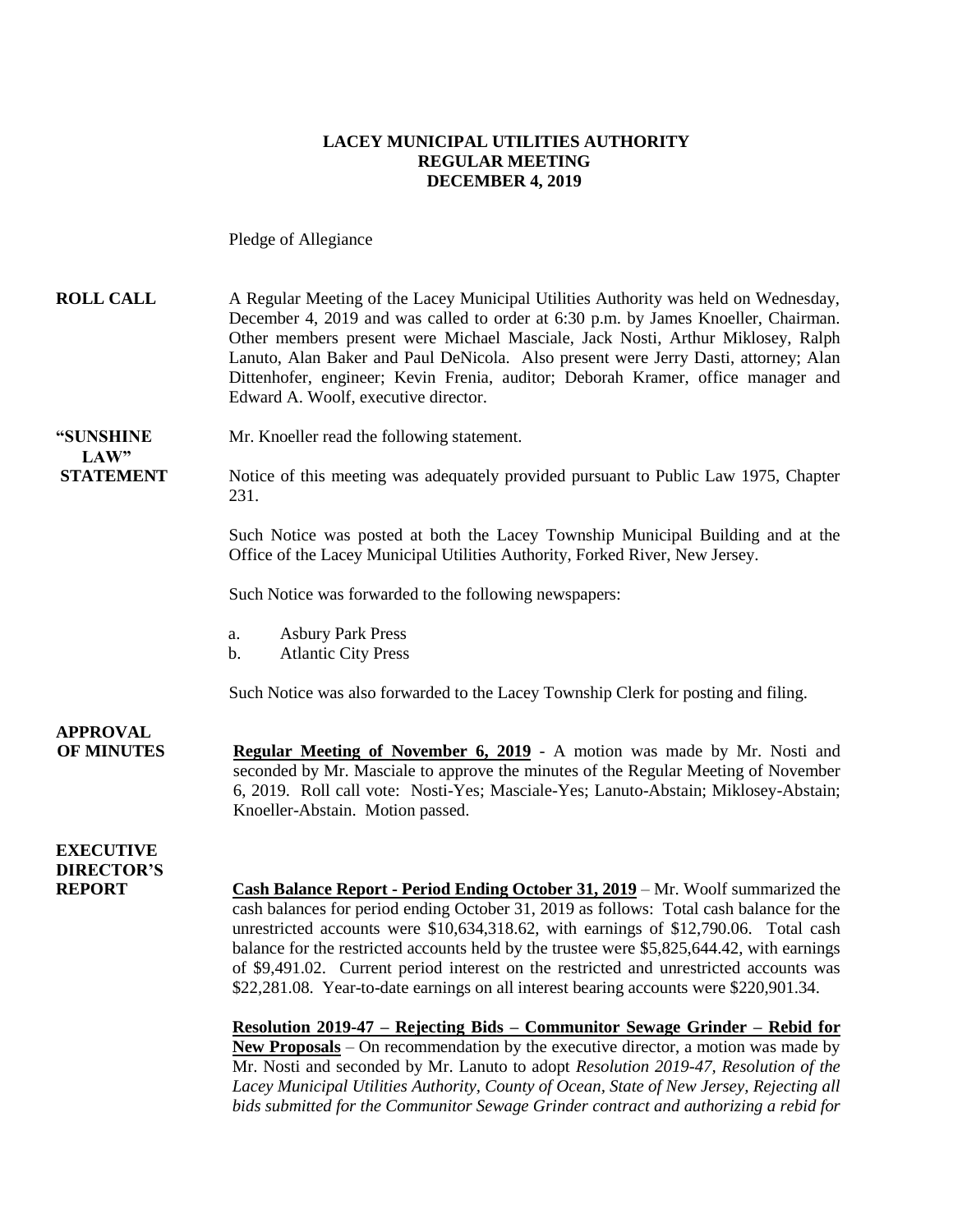*new proposals*. Roll call vote: Nosti-Yes; Lanuto-Yes; Miklosey-Yes; Masciale-Yes; Knoeller-Yes. Motion passed.

**Resolution 2019-48 – Transfer of Funds** – On recommendation by the executive director, a motion was made by Mr. Masciale and seconded by Mr. Nosti to adopt *Resolution 2019-48, Resolution of the Lacey Municipal Utilities Authority, County of Ocean, State of New Jersey, Authorizing Transfer of Funds, 2019 Sewer and Water Budgets.* Roll call vote: Masciale-Yes; Nosti-Yes; Lanuto-Yes; Miklosey-Yes; Knoeller-Yes. Motion passed.

**2020 Professional Services** – Mr. Woolf requested authorization to advertise and receive bids for 2020 Professional Services. A motion was made by Mr. Nosti and seconded by Mr. Masciale authorizing the advertisement to advertise and receive bids for 2020 Professional Services. Roll call vote: Nosti-Yes; Masciale-Yes; Lanuto-Yes; Miklosey-Yes; Knoeller-Yes. Motion passed.

Well Pump No. 7 – Mr. Woolf requested authorization to remove, repair and reinstall well pump No. 7. A motion was made by Mr. Nosti and seconded by Mr. Miklosey authorizing the removal, repair and reinstallation of Well Pump No. 7. Roll call vote: Nosti-Yes; Miklosey-Yes; Lanuto-Yes; Masciale-Yes; Knoeller-Yes. Motion passed.

## **BUSINESS**

**REPORT** The business report was submitted for review.

### **ENGINEER'S**

**REPORT New Administration Building** – Mr. Dittenhofer stated construction of the administration building is substantially complete. A final CO was issued by the Township, however, punch list items still remain with the contractor for final Ocean County Soils approval. Mr. Knoeller asked Mr. Dasti to send a letter to the contractor requesting they get the punch list items satisfied.

> **Sanitary Sewer Clean and Televise** – Mr. Dittenhofer requested authorization to advertise and receive bids for sanitary sewer rehabilitation. A motion was made by Mr. Miklosey and seconded by Mr. Masciale. Roll call vote: Miklosey-Yes; Masciale-Yes; Lanuto-Yes; Nosti-Yes; Knoeller-Yes. Motion passed.

> **Waretown** - Mr. Knoeller stated Waretown is interested in purchasing water from the LMUA. Therefore, we need to go out to bid and get bids for the cost of the lines so Waretown can be informed what their appropriate share would be for the line going to Waretown's border. He recommends authorizing the engineer to prepare bid specifications for the line to be run to the Waretown border. He also asked Mr. Dasti to prepare a drafted contract once the figures are received. A motion was made by Mr. Miklosey and seconded by Mr. Nosti …. Roll call vote: Miklosey-Yes; Nosti-Yes; Lanuto-Yes; Masciale-Yes; Knoeller-Yes. Motion passed.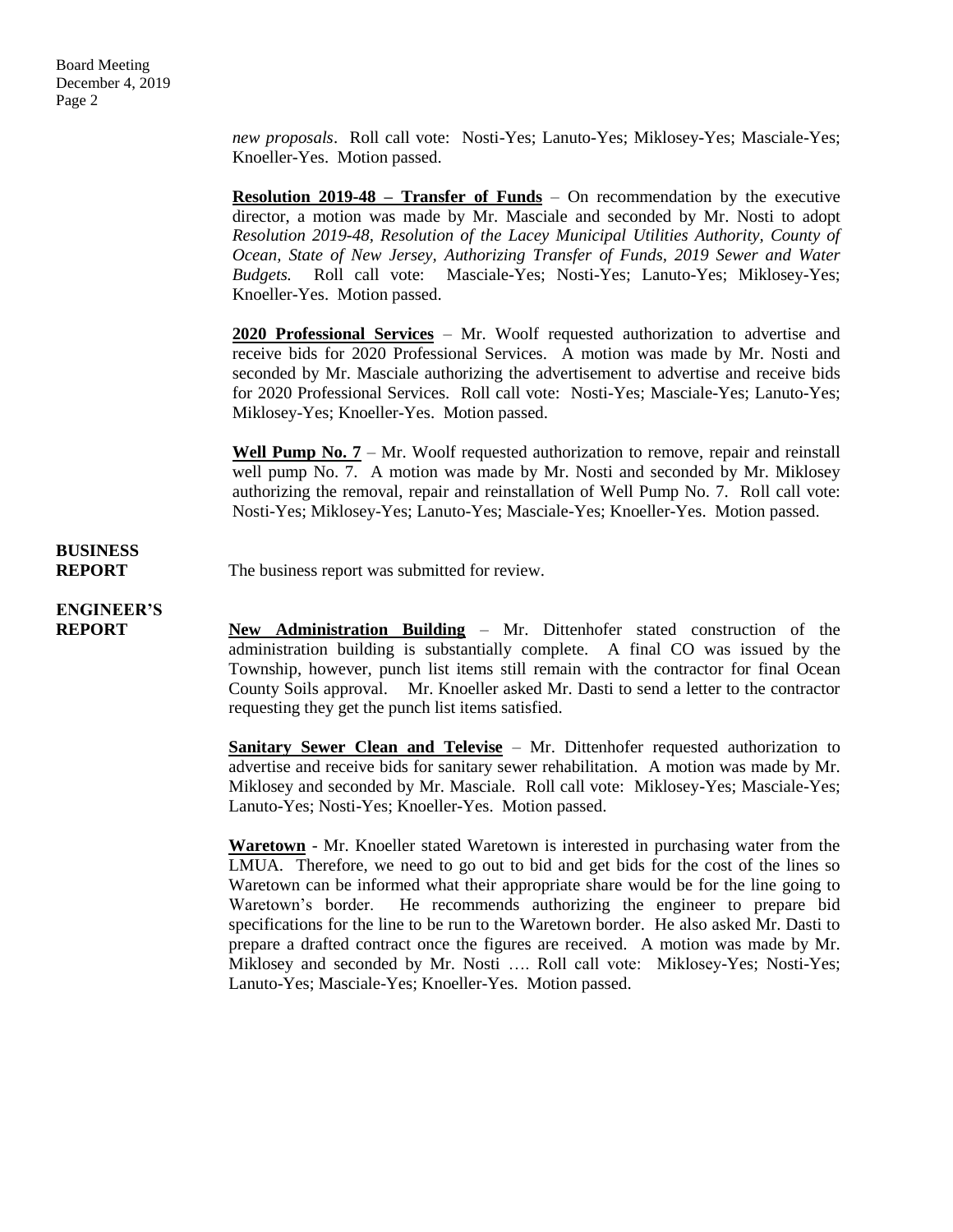# **ATTORNEY'S**

**REPORT Holtec/Exelon Corp.** – Mr. Dasti stated his office has been advised by representatives of Holtec that they will not be going moving forward with the extension of the water lines.

> **Communitor Sewage Grinder** – Mr. Dasti stated his office prepared a Resolution rejecting all bids and recommending rebid of project.

> **Sewer Rehab for Central Trunk Line** – Mr. Dasti stated he provided correspondence to the Authority concerning recommendations in terms of the negotiated versus open bid issue.

## **AUDITOR'S**

**REPORT Accountant's Status Report – Month Ended October 31, 2019** – Mr. Frenia reported water and sewer revenues had an unfavorable variance for the month, but favorable year to date. Sewer and water expenses had a favorable variance for the month and year to date. Sewer and water user charges had an unfavorable variance for the month and year.

> **Resolution 2019-45 – Adopt 2020 Sewer and Water Budget** – On recommendation by the auditor, a motion was made by Mr. Masciale and seconded by Mr. Nosti to adopt Resolution 2019-45, adopting the 2020 sewer and water budget. Roll call vote: Masciale-Yes; Nosti-Yes; Lanuto-Yes; Miklosey-Yes; Knoeller-Yes. Motion passed.

#### **CORRESPONDENCE**

Mr. & Mrs. Neubauer, Laurel Blvd. - Mr. & Mrs. Neubauer were present requesting relief of their utility bill. Mr. Woolf explained there were multiple issues relating to the high usage (leaking pool liner, toilet leak). His recommendation would be to have the water meter tested. Mrs. Neubauer stated the pool leak was discovered in May when they opened the pool, and understands the high utility bill for that period. She does not understand the high utility bill for the July to October period since the pool liner was repaired in May. Mr. Knoeller stated the water meter will be pulled and tested for accuracy. He asked Mrs. Neubauer to recount the number of times from May until the end of the season they had to put water into the pool so an accurate calculation can be considered for possible credit. The utility bill will be held in abeyance until the meter is tested and response from customer regarding filling the pool. A motion was made by Mr. Nosti and seconded by Miklosey to have the water meter tested, and waive penalties on the account until rectified. Roll call vote: Nosti-Yes; Miklosey-Yes; Lanuto-Yes; Masciale-Yes- Knoeller-Yes. Motion passed.

**Nancy Scalice, Laurel Blvd.** – Requesting relief of utility bill, due to leaky hose bib. Since the water from the leak did not go into the sewer system, a motion was made by Mr. Nosti and seconded by Mr. Masciale to grant a credit adjustment on the sewer charges in the amount of \$1,284.50 (184,000 gallons). Roll call vote: Nosti-Yes; Masciale-Yes; Lanuto-Yes; Miklosey-Yes; Knoeller-Yes. Motion passed.

**Mr. & Mrs. Buchko, Laurel Blvd.** – Requesting relief of utility bill, due to leak in crawl space. Since the water from the leak did not go into the sewer system, a motion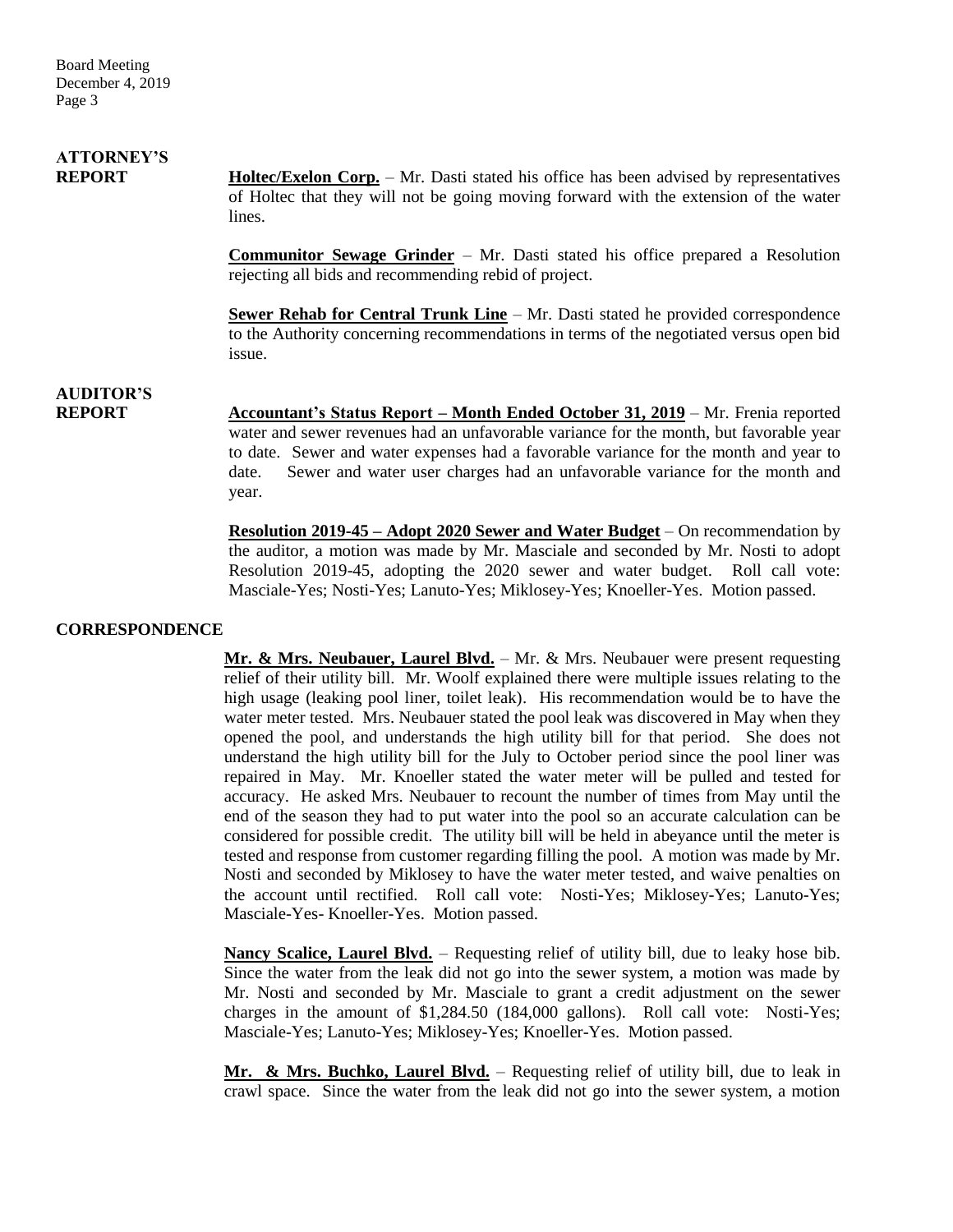| <b>Board Meeting</b><br>December 4, 2019<br>Page 4 |                                                                                                                                                                                                                                                                                                                                                                                                                                                                                                      |
|----------------------------------------------------|------------------------------------------------------------------------------------------------------------------------------------------------------------------------------------------------------------------------------------------------------------------------------------------------------------------------------------------------------------------------------------------------------------------------------------------------------------------------------------------------------|
|                                                    | was made by Mr. Nosti and seconded by Mr. Miklosey to grant a credit adjustment on the<br>sewer charges in the amount of \$280.12 (55,000 gallons). Roll call vote: Nosti-Yes;<br>Miklosey-Yes; Lanuto-Yes; Masciale-Yes; Knoeller-Yes. Motion passed.                                                                                                                                                                                                                                               |
| <b>OLD</b><br><b>BUSINESS</b>                      | There was no old business to discuss.                                                                                                                                                                                                                                                                                                                                                                                                                                                                |
| <b>NEW</b><br><b>BUSINESS</b>                      | Mr. Masciale reported there was a major leak in the section of Sunrise Boulevard. He<br>stated the gasket on the valve was a wrong gasket when it was put in 20-30 years ago.<br>He asked what can be done to prevent this happening in the future. Mr. Woolf stated<br>the Authority has spare parts on hand and it is handled on a case by case basis. The only<br>other alternative would be to go out to bid and dig up each and every joint, however, it<br>would cost a lot of money to do so. |
| <b>PUBLIC BUSINESS/</b><br><b>COMMENT</b>          | There was no public comment.                                                                                                                                                                                                                                                                                                                                                                                                                                                                         |
| <b>PAYMENT OF</b><br><b>VOUCHERS</b>               | <b>WHEREAS</b> , the members of the Lacey Municipal Utilities Authority carefully<br>examined all vouchers presented for payment of claims;                                                                                                                                                                                                                                                                                                                                                          |
|                                                    | NOW, THEREFORE, BE IT RESOLVED by the Lacey Municipal Utilities<br>Authority that:                                                                                                                                                                                                                                                                                                                                                                                                                   |
|                                                    | Said vouchers in the sum of \$1,031,414.37 be and the same are hereby<br>1.<br>approved to be paid.                                                                                                                                                                                                                                                                                                                                                                                                  |
|                                                    | 2.<br>Said vouchers are listed on the attached computer check register.                                                                                                                                                                                                                                                                                                                                                                                                                              |
|                                                    | A motion was made by Mr. Masciale and seconded by Mr. Nosti to adopt the above<br>Resolution.<br>Roll call vote:<br>Masciale-Yes; Nosti-Yes; Lanuto-Yes; Miklosey-Yes;<br>Knoeller-Yes. Motion passed.                                                                                                                                                                                                                                                                                               |

**ADJOURNMENT** There being no further business to discuss, the meeting was adjourned at 7:00 p.m.

Respectfully submitted,

Michele Kennedy Executive Secretary